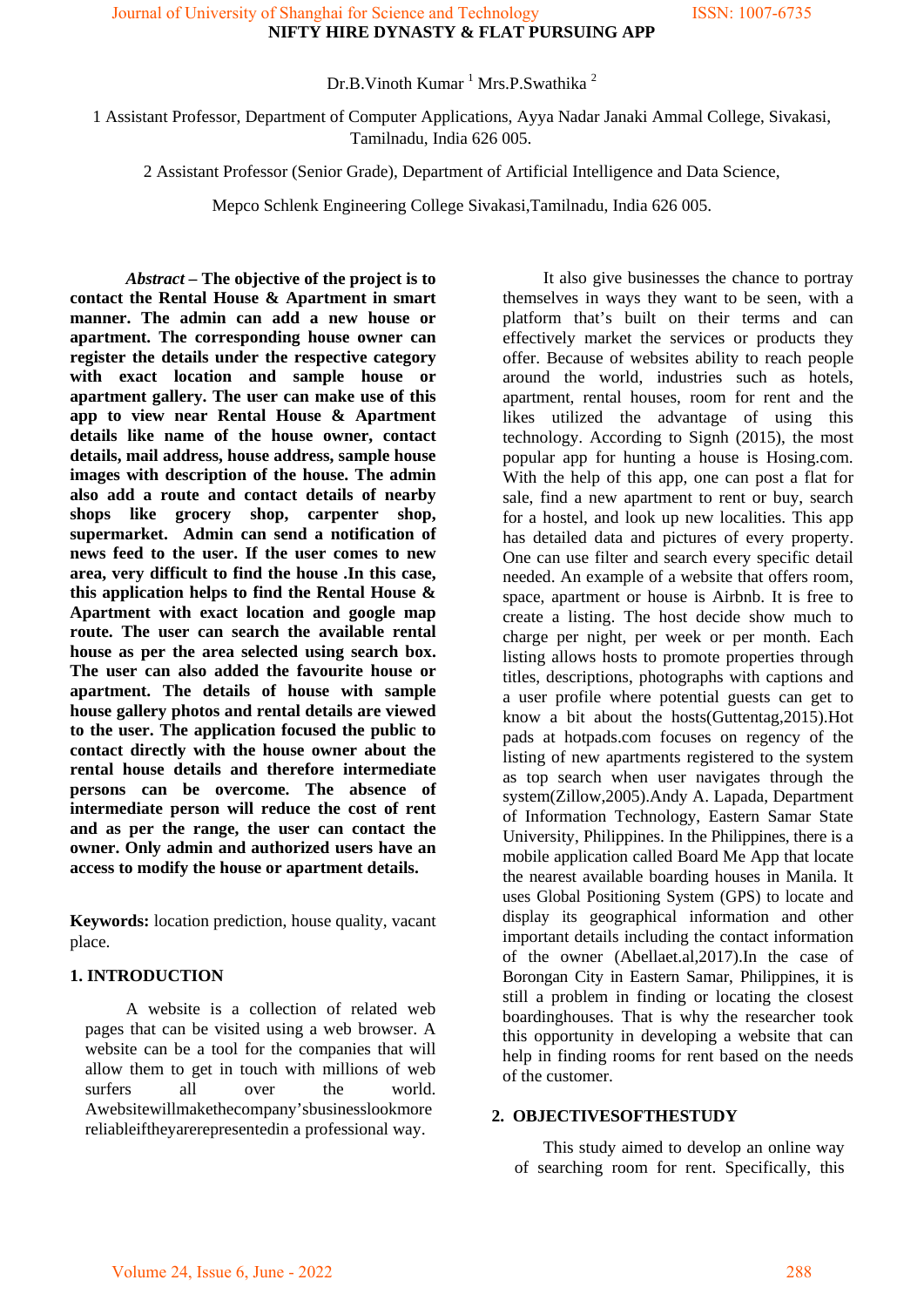study aimed to develop a website that:

- 1. Allows the user to search rental houses, apartment and the like based on their needs;
- 2. Compare room rates;
- 3. Add new account (rental house owner and clients);
- 4. Real-time update of the status and the availability of rooms;
- 5. Evaluate the system using IBM usability evaluation tool as an intermediary questionnaire

# 3. **EXISTING SYSTEM**

In existing system the public won't get an intimation of rental house directly. The intermediate person plays a main role in viewing the available rental house. The user cannot communicate directly with the owner of the house therefore. The user won't any option for comparing the available rental house therefore as per the range, the house can't be predicted by the user.

## **Limitation of Existing System**

- The user won't get an intimation of house for rent, therefore a user need to move around for searching.
- The user wants to depend on intermediate person to communicate the rental house owner, which will increase the cost.
- The user can't directly interact with the house owner and knowing the details of the rental house as per the area will become a risky task.

# 4. **PROPOSED SYSTEM**

In proposed system, the application build to intimate the rental house or apartment directly to the user. The user can make use of the application to view the details of the rental house or apartment . The application helps to overcome the rental house brokers thus the user can interact directly about the rent details.

As per the range of rent the user can search the house from the database. The details of the area surrounds the house can be viewed by the user.

## **Advantage of Proposed System**

- The user can get an intimation of any newly added house which helps to search the needed house in a secure and quick manner.
- The location can be viewed through the map thus the user can know the nearby places.
- The user can directly interact with the house owner which will avoid the third party person, thus the rental prize can be reduced.

# **5. RESEARCHMETHODOLOGY**

Rapid Application Diagram (RAD) is an object-oriented approach to systems cycle that includes a method of development as well as software tools tools

(Kendal&Kendall,2005)



# **Figure1.Rapid Application Development**

It shows the step by step process of the method used by the researcher to develop the system.

# **Research Design**

This study has been subjected to an evaluation testing. The researcher used developmental-evaluated design to test the system acceptability.

### **Instrumentation**

The questionnaire utilized to evaluate the system was based on IBM Software Usability Scale. It serves as a frame work or model forproviding world wide acceptable software qualities required for software evaluation.Underthisstandard.

### **Mean**

This is the average of the scores - the mathematical center of a distribution. It used symmetrical, unimodal distributions of interval or ration scores. The formula for mean is: Where:

### **Percentage**

It defines as the part of expressed in hundredths. The formula for percentage is:

## **P=(n/t)x100**

**Where:** P=percentage n=number t=total number of respondents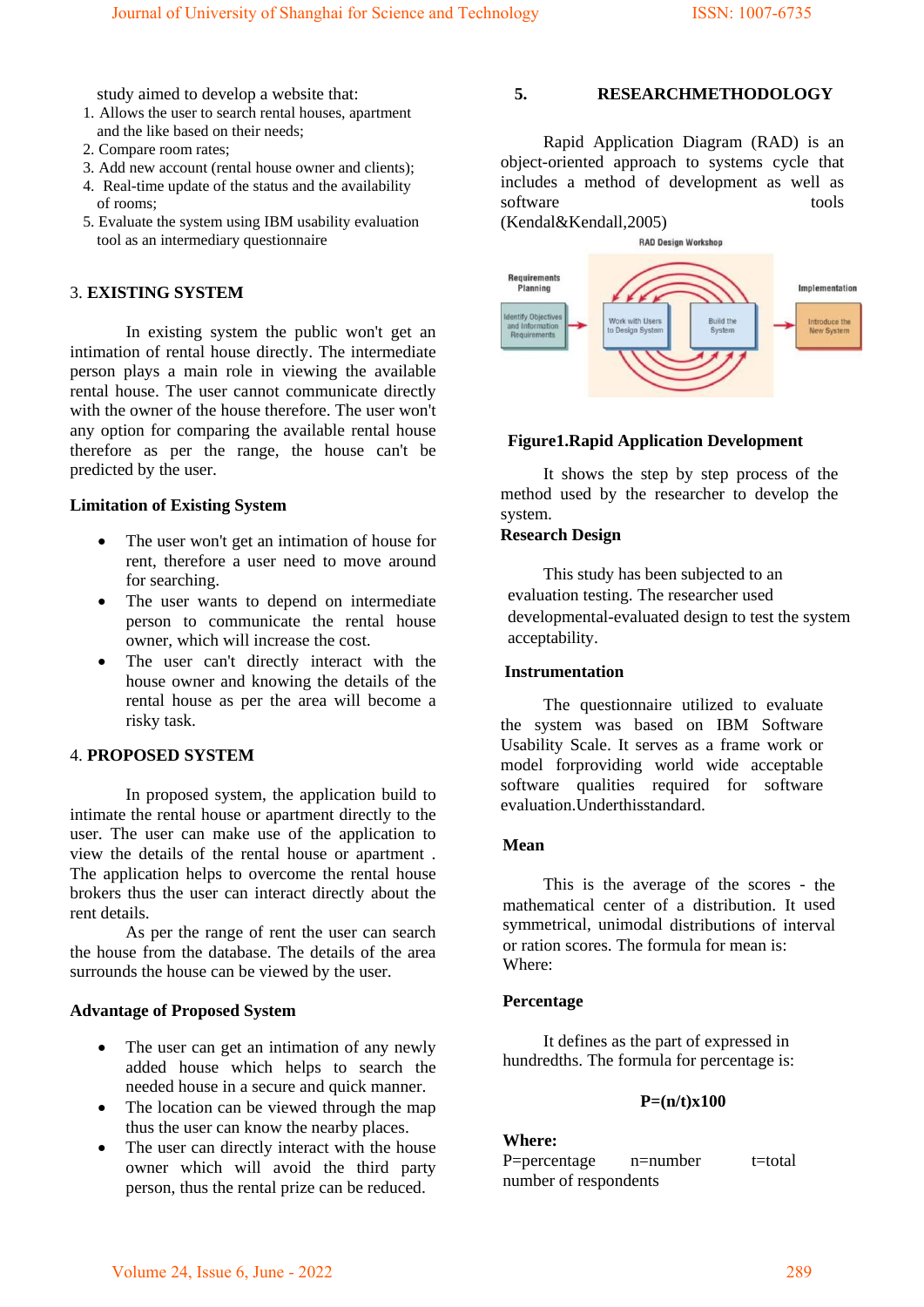## **Coding Scheme**

| <b>Level of Agreement</b> | <b>Adjectival Rating</b> |
|---------------------------|--------------------------|
| 5                         | <b>Strongly Agree</b>    |
| 4                         | Agree                    |
| 3                         | Slightly Agree           |
| 2                         | <b>Slightly Disagree</b> |
|                           | Disagree                 |

# **For Acceptance Testing**

The obtained mean was interpreted using the following:

# **Numerical Rating Scale Adjective Rating**

| $4.2 - 5.0$  | <b>Highly Usable</b>     |
|--------------|--------------------------|
| $4.19 - 3.4$ | Usable                   |
| $3.39 - 2.6$ | <b>Moderately Usable</b> |
| $1.8 - 2.59$ | Moderately Unusable      |
| $1.0 - 1.79$ | <b>Highly Unusable</b>   |

# **Output and Graphical User Interface (GUI)**

This part of the documentation shows there search output and User Interface of the website.

|              |                                   |        | Place |                                      |                    |           |           |                |                         | $\alpha$ | ADD PLACE          |          | ×      |
|--------------|-----------------------------------|--------|-------|--------------------------------------|--------------------|-----------|-----------|----------------|-------------------------|----------|--------------------|----------|--------|
| Œ            | User Place.<br>som pincegimna com | ŧ      | No    | うちくんさん<br>Name                       |                    |           |           | Last Update    |                         |          | <b>Action Menu</b> |          |        |
| o            | PLACE                             |        | ٠     | Pavithra                             |                    |           |           | 05 Apr 22      |                         |          | $-101$             |          |        |
| $\equiv$     | CATEGORIES                        | $\sim$ |       |                                      | $\epsilon$         |           |           |                |                         |          |                    |          |        |
|              | <b>PEDAGO</b>                     |        |       |                                      |                    | $-1$      |           |                |                         |          |                    |          |        |
|              | <b>CONTRACTOR</b><br>Apartment    |        |       |                                      |                    |           |           |                |                         |          |                    |          |        |
| m            | NEWS INFO.<br>80 S.S.A.           |        |       |                                      |                    |           |           |                |                         |          |                    |          |        |
| ۰            | NOTIFICATION                      |        |       |                                      |                    |           |           |                |                         |          |                    |          |        |
| ×.           | SETTING.                          |        |       |                                      |                    |           |           |                |                         |          |                    |          |        |
| ▭            | <b>STATISTICS</b><br><b>ABOUT</b> |        |       |                                      |                    |           |           |                |                         |          |                    |          |        |
|              |                                   |        |       |                                      |                    |           |           |                |                         |          |                    |          |        |
|              |                                   |        |       |                                      |                    |           |           |                |                         |          |                    |          |        |
| $\mathbf{H}$ | s.<br>Type here to search         |        |       | $\bullet$<br>$\circ$<br>$\mathbb{R}$ | <b>PE 26 10 10</b> | $\bullet$ | $\bullet$ | $\blacksquare$ | de sero > 00 tot so uso |          |                    | 11/27 PM | $\Box$ |

**Figure2. Home page of the website**

It allows the user to search rental houses, apartment, rooms and the like.



**Figure3. User login page**

It shows that the user can login the account as an owner or as a customer.

|         |                                           |   | <b>Add Place</b>                                           |                    |  |  |  |  |
|---------|-------------------------------------------|---|------------------------------------------------------------|--------------------|--|--|--|--|
| ⊙       | <b>Lisar Place</b><br>user place@mail.com | Ŧ | 9 House Owner Name *                                       |                    |  |  |  |  |
| $\circ$ | PLACE                                     |   |                                                            |                    |  |  |  |  |
| 潭       | CATEGORIES                                | × | + Rent House Address *                                     |                    |  |  |  |  |
|         | House                                     |   | thone                                                      | $\circ$<br>Website |  |  |  |  |
|         | Apartment                                 |   |                                                            |                    |  |  |  |  |
| ∍       | NEWS INFO                                 |   | Category *<br>□ House                                      | □ Apartment        |  |  |  |  |
| ۰       | <b>CAR CONTRACTOR</b><br>NOTIFICATION     |   | At least choose one cetrony                                |                    |  |  |  |  |
| ٠       | SETTING                                   |   | Image Primary *                                            |                    |  |  |  |  |
| n       | ABOUT                                     |   | Choose File No file chosen<br>JOSIENG enjoymer aire 0.58/5 |                    |  |  |  |  |
|         |                                           |   | Image Optional                                             |                    |  |  |  |  |
|         |                                           |   | Choose File No file chosen                                 |                    |  |  |  |  |

**Figure4. Add New House or Apartment**

It shows that, the admin can add a new house or apartment to the website.

| <b>D. D. Hally Anne</b> | Google Mass - Find DPS appoint the 11-80-                                                                                                                                                                                                                                                                                                                                                                                                                                |                                     |  |        |        |
|-------------------------|--------------------------------------------------------------------------------------------------------------------------------------------------------------------------------------------------------------------------------------------------------------------------------------------------------------------------------------------------------------------------------------------------------------------------------------------------------------------------|-------------------------------------|--|--------|--------|
| $\circ$<br>a<br>٠       | interest lineway map operativaties matches                                                                                                                                                                                                                                                                                                                                                                                                                               | 中宙群                                 |  |        |        |
| $\sim$                  | ۰<br>$\overline{\phantom{a}}$<br>$\alpha$<br>Briston, Visiturage David, Tard Nets, Inda.<br>More with preveal rooms bottom<br><b>NAMADE</b><br><b><i><u>LARUSE</u></i></b><br>FF FFWRFELT<br>Lingham<br><b>Bulletin</b><br><b>ITER</b><br><b>Gen level</b><br>÷<br>PATRICK<br><b><i><u>Institution</u></i></b><br><b><i><u>Videos</u></i></b><br><b><i><u>Hoppinson</u></i></b><br><b>Austin</b><br><b>Drifts</b><br><b><i><u>bushes are sure</u></i></b><br>terapidican |                                     |  |        |        |
|                         | Ads by Google<br>WHY THE INT IS:<br><b>Include Secretary &amp;</b>                                                                                                                                                                                                                                                                                                                                                                                                       |                                     |  |        |        |
|                         |                                                                                                                                                                                                                                                                                                                                                                                                                                                                          |                                     |  |        |        |
| Type here to search     | $\circ$<br>ы                                                                                                                                                                                                                                                                                                                                                                                                                                                             | $\triangle$ and $\sim$ 02 to to the |  | USE PM | $\Box$ |

# **Figure5. Set longitude and latitude Coordinates**

It allows the admin, to set the exact longitude and latitude coordinates of the particular rental house or apartment

# **6. RESULTS AND DISCUSSIONS**

In order to gauge the acceptability of the website, alpha and beta testing were conducted. A total of fourteen experts and 32 end-users evaluated the system. This section presents the result of the system tested and evaluated to determine the usability using the Software Quality Evaluation Tool based on IBM Computer-System Usability Scale. The following are the result of the expert and enduser testing.

| <b>QUESTION</b>                                                             | <b>WEIGHTED</b><br>MEAN | <b>ADJECTIVAL</b><br><b>INTERPRETATION</b> |
|-----------------------------------------------------------------------------|-------------------------|--------------------------------------------|
| Overall. I am satisfied with how easy it is to use<br>this system           | 45                      | <b>Highly Usable</b>                       |
| Overall, I am satisfied with how easy it is to use<br>this system           | 43                      | <b>Highly Usable</b>                       |
| can effectively complete the tasks using this<br>system                     | 4.6                     | <b>Highly Usable</b>                       |
| I am able to complete my work quickly using this<br>system                  | 45                      | <b>Highly Usable</b>                       |
| I feel comfortable using this system                                        | 46                      | <b>Highly Usable</b>                       |
| It was easy to learn to use this system                                     | 4.7                     | <b>Highly Usable</b>                       |
| Whenever I make a mistake using the system, I<br>recover easily and quickly | 4.7                     | <b>Highly Usable</b>                       |
| The organization of information on the system<br>screens is clear           | 4.8                     | <b>Highly Usable</b>                       |
| The interface of this system is pleasant                                    | 4.6                     | <b>Highly Usable</b>                       |
| I like using the interface of this system                                   | 4.8                     | <b>Highly Usable</b>                       |
| Overall, I am satisfied with how easy it is to use<br>this system           | 49                      | <b>Highly Usable</b>                       |
| <b>GRAND MEAN</b>                                                           | 4.63                    | <b>Highly Usable</b>                       |

**Table1.Weighted Mean and Interpretation (ExpertTesting)**